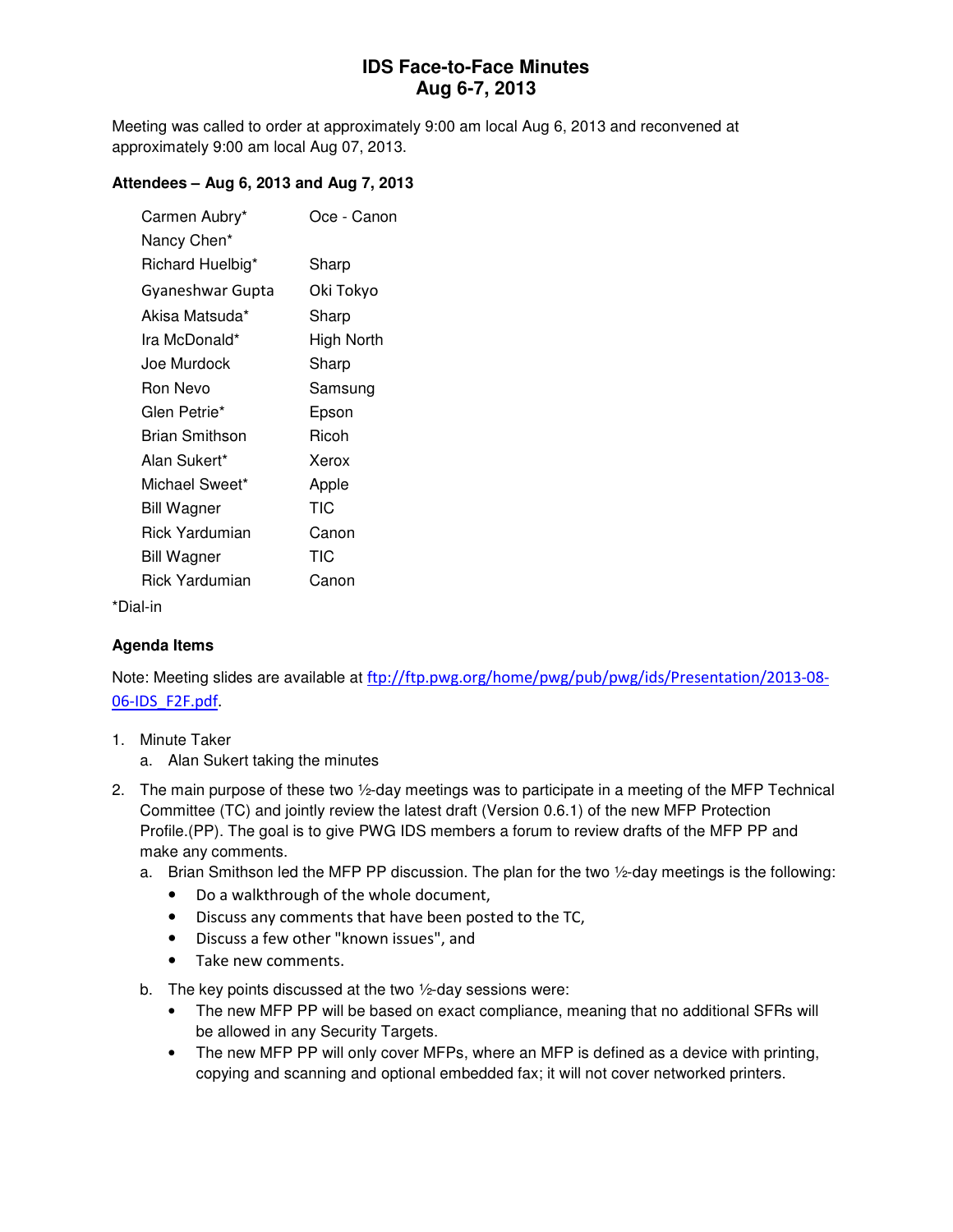# **IDS Face-to-Face Minutes Aug 6-7, 2013**

- This new PP is being developed to meet the new approach of making the CC process align with procurements in the CCRA member nations, so that a CC certification will mean something to procurement personnel besides a checkbox.
- Wi-Fi is out of scope in the MFP PP; the PP assumes a wired connection.
- On Embedded (PSTN) fax both sending and receiving faxes is covered in the new MFP PP. Question was asked about devices that only send faxes – the TC will have to determine if/how to address such devices.
- The TC is struggling with how much of the Security Functional Requirements (SFRs) from the approved Network Device PP (NDPP) need to be incorporated into the MFP PP to address the divergent opinions (from all of them to none of them). It's a key issue the TC will have to get agreement on between NIAP (the US Scheme) and IPA (the Japanese Scheme).
- There was a discussion on USBs and similar interfaces and whether they are/should be part of the Target of Evaluation (TOE). The TC will have to address this issue, although it is likely any requirements related to USBs in the MFP PP will be optional ones.
- The PP needs to be consistent (it isn't now) with respect to what scanning is allowed (e.g., scan to USB?). Right now it only addresses scanning to an external IT entity.
- There were comments provided that the MFP PP needs to address customer engineers/serviced as a role in addition to normal users and admins, and the service role has to be inserted where applicable in the PP.
- There was a lengthy discussion on software updates and what requirements should be in the PP with respect to verifying the source of a software update.
- Brian pointed out that NIAP will not be evaluating this new PP directly. Instead, it will be evaluated by the applicable CCTL as part of the first evaluation of an MFP using the new MFP PP.
- IDS members suggested that the TC look at the PWG Common Log Spec to determine what audit log events should be required in the MFP PP. IDS members were given the action to compare the PWG Common Log Spec against the audit log requirements in the MFP PP and make any comments.
- The new MFP PP, unlike 2600.1 and 2600.2, will allow for network authorization to be permissible.
- There was a lengthy discussion on the access control policy in the MFP PP. It was suggested that this policy should agree with the IPP and Semantic Model PWG specs. It was also suggested that the MFP PP should make sure that the default position is that if the site access control policies break down or fail, no one except the admin should be allowed to do anything.

The current User Access Control Policy in the MFP PP needs to be updated to explicitly allow admins to delete User Document Data and add access for admins to delete and modify job data (i.e., job instructions).

- For the TSF\_FAU (Audit) SFRs it was suggested that we add job submission and job identifier as required items to log in addition to job completion status.
- It was suggested that the PP should explicitly indicate that the audit log requirements only apply to security management functions (defined as those management functions that affect the operation of the TOE Security Functions (TSFs)) and that the PP define the minimal set of security management functions that are required.
- The PP should probably define what is meant by external storage for the FAU STG.1 SFR.
- The FDP\_IFC.1 and FDP\_IFF.1 flow control SFRs need to be refined to address network-fax separation. Also, the PP should better define and clarify what is meant by "non-fax data".